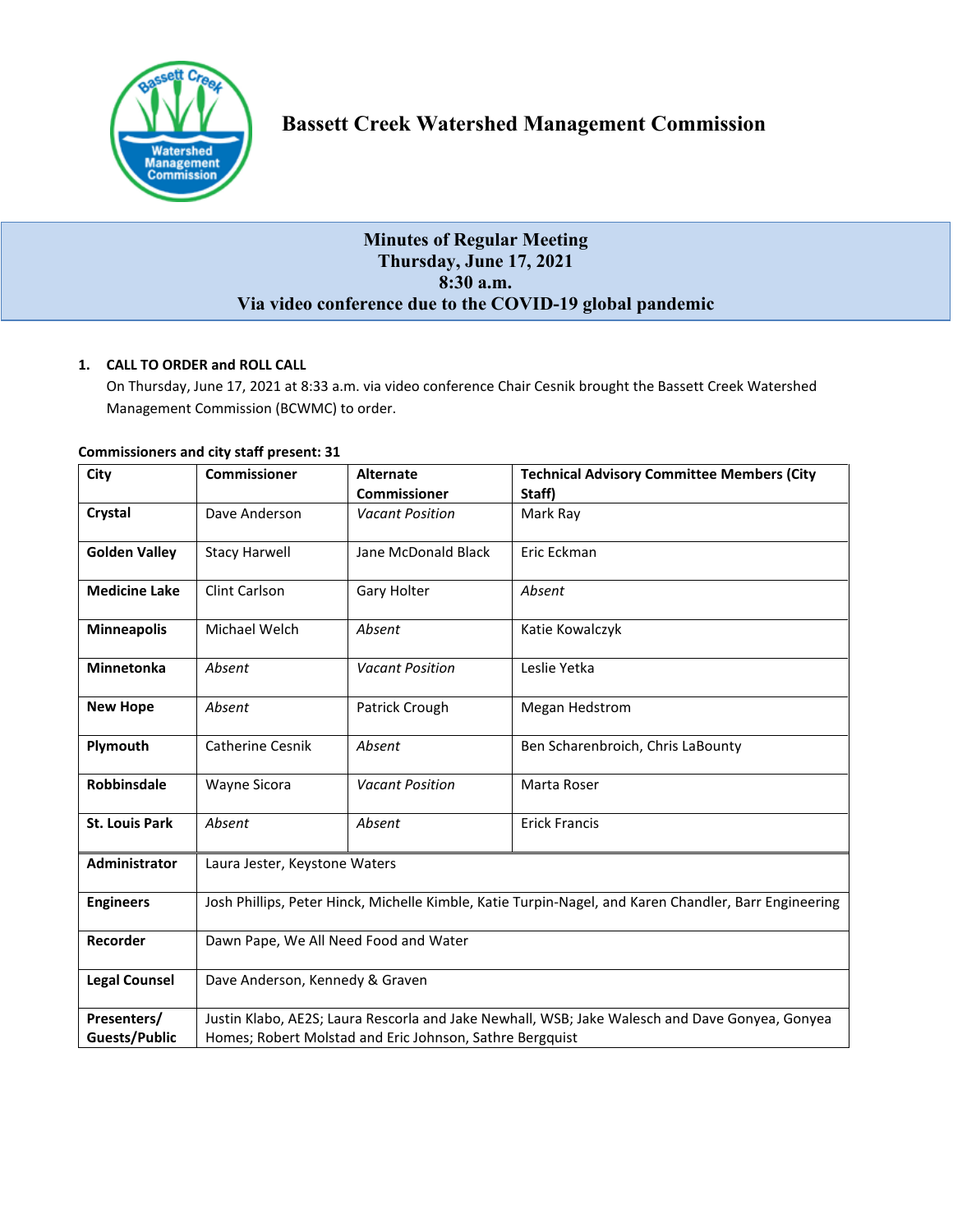#### **2. PUBLIC FORUM ON NON-AGENDA ITEMS**

No members of the public were present for the public forum.

#### **3. APPROVAL OF AGENDA**

**MOTION:** Alternate Commissioner Crough moved to approve the agenda. Commissioner Welch seconded the motion. Upon a roll call vote, the motion carried 7-0, with the cities of Minnetonka and St. Louis Park absent from the vote.

#### **4. CONSENT AGENDA**

The following items were approved as part of the consent agenda. Item 4E was pulled from the agenda for further review and discussion and added to the business agenda.

- A. Approval of Minutes May 20, 2021 Commission Meeting
- B. Acceptance of June 2021 Financial Report
- C. Approval of Payment of Invoices
- D. Approval of Feasibility Study for SEA School-Wildwood Park Flood Reduction Project
- E. Approval of Proposal for Bryn Mawr Meadows Water Quality Improvement Project Design by Commission Engineer Conditioned on Fully Executed Bryn Mawr Design Agreement
- F. Approval to Set Technical Advisory Committee Meeting to Discuss Bassett Creek Hydrologic & Hydraulic Model and Four Seasons CIP Project Options
- G. Approval of Reimbursement to Chair Cesnik for Salt Symposium Registration
- H. Approval for Administrator Jester to Attend Salt Symposium

The general and construction account balances reported in the June 2021 Financial Report are as follows:

| <b>Current Assets</b>                             | <b>Capital Improvement</b><br><b>Projects</b> | <b>General Fund</b> | <b>TOTAL</b>   |
|---------------------------------------------------|-----------------------------------------------|---------------------|----------------|
| Checking                                          | \$377,390.51                                  | \$132,778.06        | \$542,440.57   |
| 4MP Fund Investment                               | \$3,501,239.06                                | \$86.40             | \$3,501,325.46 |
| 4M Fund Investment                                | \$1,483,511.82                                | \$25.08             | \$1,483,536.90 |
| <b>Total Checking/Savings</b><br><b>June 2021</b> | \$5,362,141.39                                | \$132,889.54        | \$5,527,302.93 |

**MOTION:** Commissioner Welch moved to approve the consent agenda as amended. Commissioner Carlson seconded the motion. Upon a roll call vote, the motion carried 7-0, with the cities of Minnetonka and St. Louis Park absent from the vote.

#### **5. BUSINESS**

**A. Consider Approval of 60% Design Plans for Parkers Lake Drainage Project and Mt. Olivet Stream Restoration Project**

In September 2020, the Commission entered an agreement with the City of Plymouth to design and construct these two projects. Plymouth TAC member Ben Scharenbroich introduced Engineers Laura Rescorla and Jake Newhall from WSB Engineering. They presented the 60% design plans for each project. The improvements are in line with the feasibility study and include bioengineering with some hard armoring for areas experiencing high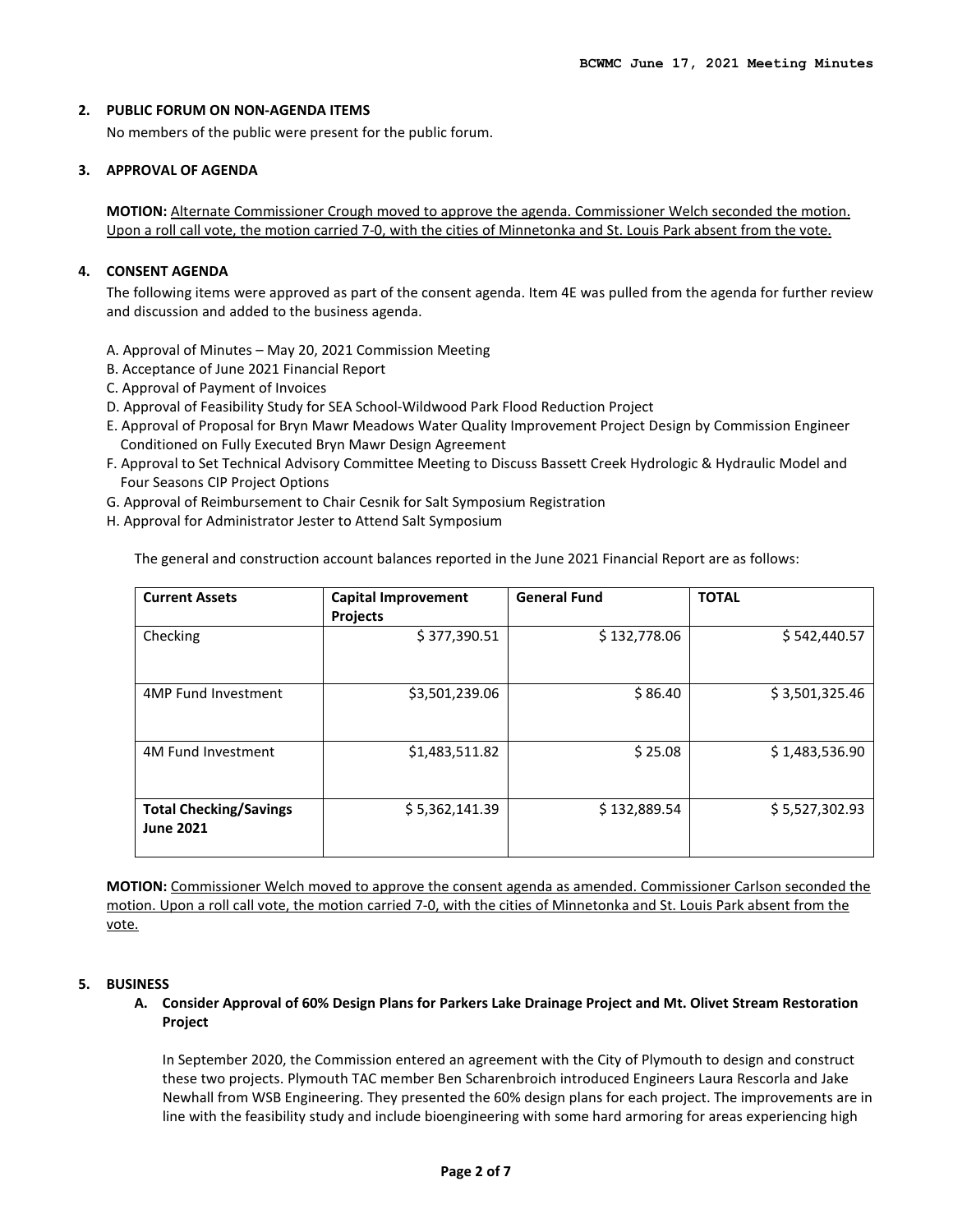stream velocities and severe erosion. Ms. Rescorla showed a heat map that indicates stream velocity and helps determine which methods would be most effective. The color-coded plan indicated levels of erosion where hard armoring will be necessary. Ms. Rescorla briefly explained the costs and which parties would be responsible for different portions and that 57 low-value trees will need to be removed. Ms. Recorla also described the wetland restoration associated with the Mt. Olivet Project and noted that total phosphorus removals are expected to be slightly higher than the feasibility study estimates.

Commission Engineer Chandler introduced Peter Hinck from Barr Engineering who would be available to answer questions. She walked through some comments on the plans, particularly related to differences between the feasibility study and the plans, including the use of hard armoring, which was not recommended in the feasibility study. She noted agreement that the different practices proposed in the 60% plans were acceptable and warranted, and recommended conditional approval of the plans with comments that should be addressed prior to submittal of the 90% plans.

Commissioner Harwell asked many questions about the modeling. For example, she was wondering about the boundary conditions and if the modeling was only done for a 100-year event. She wanted to see more detail in the cell size component. She noted that plans should show all riprap locations. Commissioner Harwell also mentioned that the adjacent church (at the Mount Olivet project site) might be willing to engage in education and outreach regarding deicers.

Mr. Newhall explained that field observations were also used in addition to modeling to determine hard armoring location needs.

Commissioner Carlson asked how flow velocities are measured. Mr. Newhall explained that the modeled flow (from the feasibility study) is run through the stream cross section using the HEC-RAS model to estimate the flow velocities. The velocities help provide guidance on riprap sizing.

Commissioner Welch brought up big picture points and questions, i.e. the bridge to be built for the church shouldn't be a Commission expense; the church's chloride management should be appropriate and be included in the agreement with the city; maintenance of the project is critical, and he would like to avoid over riprapping. Commissioner Welch raised a concern that another project done by WSB in Golden Valley was largely riprapped and the Commission didn't find out about it until after the fact.

Ben Scharenbroich responded that the city will work with the church on the stream crossing and with the adjacent apartment complexes and church regarding chloride management, and that the city will maintain this area. He also noted that there was a virtual public open house last night with one member of the public in attendance. The meeting presentation will be posted on the website.

**MOTION:** Commissioner Harwell moved to conditionally approve the 60% plans with the Commission Engineer's comments to be addressed prior to submittal of the 90% plans. Commissioner Carlson seconded the motion. Upon a roll call vote, the motion carried 7-0, with the cities of Minnetonka and St. Louis Park absent from the vote.

#### **B. Consider Approval of Feasibility Study and Choose Concept to Implement for Medley Park Stormwater Treatment Facility Project**

At last month's meeting, the Commission received a presentation of the draft feasibility study for this project. After considerable discussion about the three concepts and pollutant removal capabilities, the Commission requested that additional evaluation and information (especially regarding dissolved phosphorus removal) be included in the final report for consideration at this meeting. Commission Engineer Katie Turpin-Nagel presented details on changes made to the report and laid out the site challenges that limit dissolved phosphorus removal.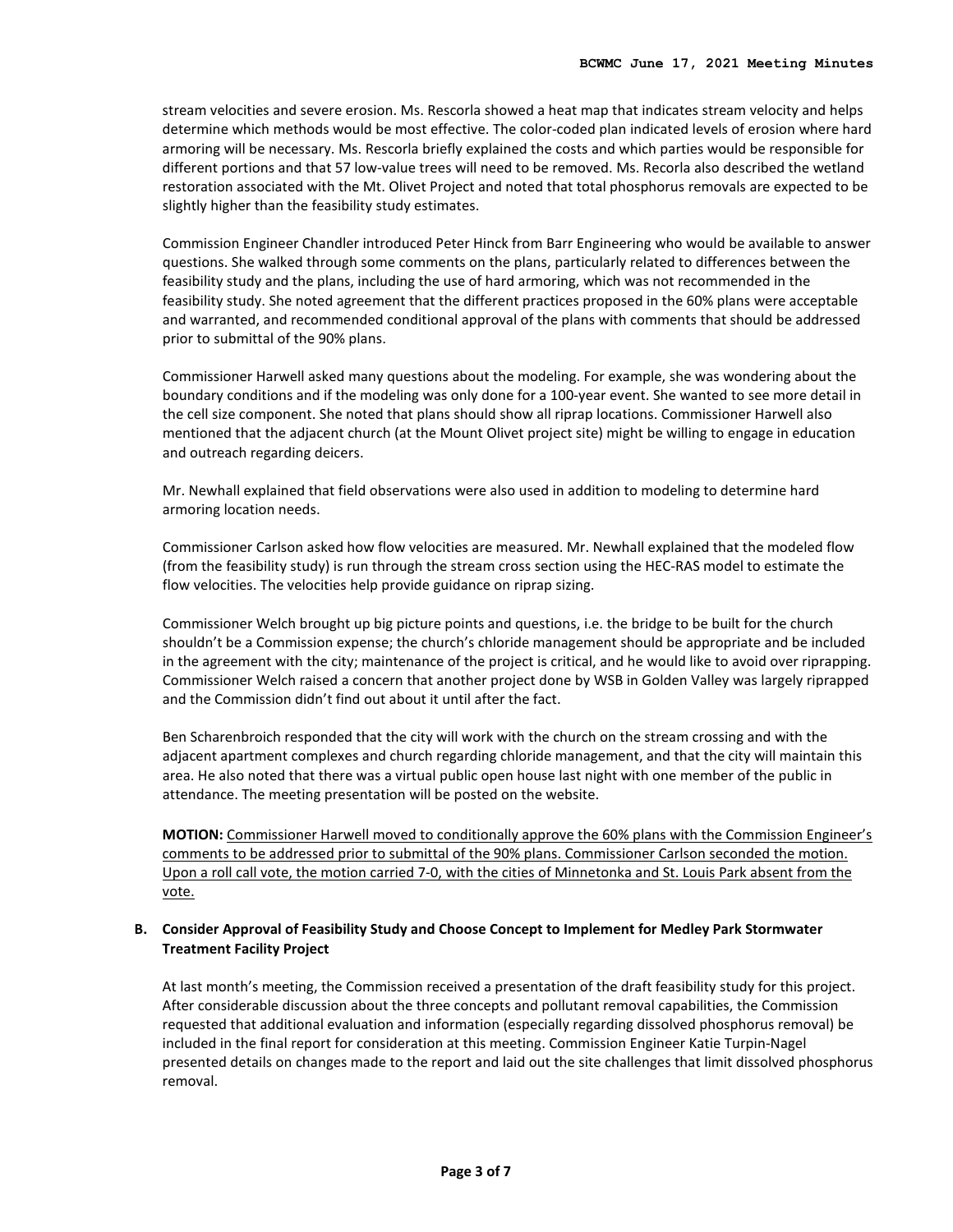Staff recommended approval of the report and implementation of Concept #3 since it provides the best flood protection, a high-level of total phosphorus removal, has the lowest cost, and is the easiest to maintain.

Chair Cesnik complimented Engineer Turpin-Nagel for addressing concerns from the last meeting; Commissioners Harwell and Welch complimented Engineer Turpin-Nagel for the great presentation and for fully exploring options for additional phosphorus removal.

**MOTION:** Commissioner Welch moved to approve the feasibility study and move forward with implementation of Concept #3. Alternate Commissioner Crough seconded the motion. Upon a roll call vote, the motion carried 7-0, with the cities of Minnetonka and St. Louis Park absent from the vote.

# **G. Consider Approval of Budget Committee Recommendations for Proposed 2022 Operating Budget**

# *[Agenda item G. was moved up on the agenda]*

The proposed 2022 Operating Budget was briefly discussed at the May meeting. The Budget Committee met on June 7th to further refine its recommendations. Committee Chair McDonald Black walked the Commission through the memo that outlines the committee's recommendations. She noted the difference between the budget increase of \$38,000 (a 5.7% increase) versus city assessments increase of only 2%. She explained that the committee recommended closing the TMDL long-term account and moving those funds into a general account. She expressed concern about low budget increases over time. She wanted to make sure the Commission understands that the cushion is temporary and that there may need to be additional increases for 2 consecutive years which might result in a higher assessment.

Commissioner Welch agreed that it doesn't make sense to keep the long term TMDL account as there are no plans to use the funds. He recommended informing the cities that future assessments may go up and to explain why they were kept low during the last two years.

There was a brief discussion about Administrator Jester's compensation. She replied that her salary was competitive and that she was comfortable with the status quo.

Staff recommended approval of the proposed budget to be submitted to member cities for review and comment.

**MOTION:** Commissioner Carlson moved to approve the proposed budget. Commissioner Welch seconded the motion. Upon a roll call vote, the motion carried 7-0, with the cities of Minnetonka and St. Louis Park absent from the vote.

#### **5-MINUTE BREAK**

# **C. Set Maximum Levy for 2022 Capital Improvement Projects**

Administrator Jester reminded the Commission that a maximum 2022 levy amount for collection by Hennepin County must be set at this meeting. She recommended a levy of \$1.7M for the projects listed in the table that included approval of Concept 3# for the Medley Park Stormwater Treatment Facility. She noted the Commission can lower the levy request when it submits its final levy amount in September of this year, but it cannot request a higher levy.

**MOTION:** Commissioner Welch moved to approve a \$1.7M maximum 2022 levy. Alternate Commissioner Crough seconded the motion. Upon a roll call vote, the motion carried 7-0, with the cities of Minnetonka and St. Louis Park absent from the vote.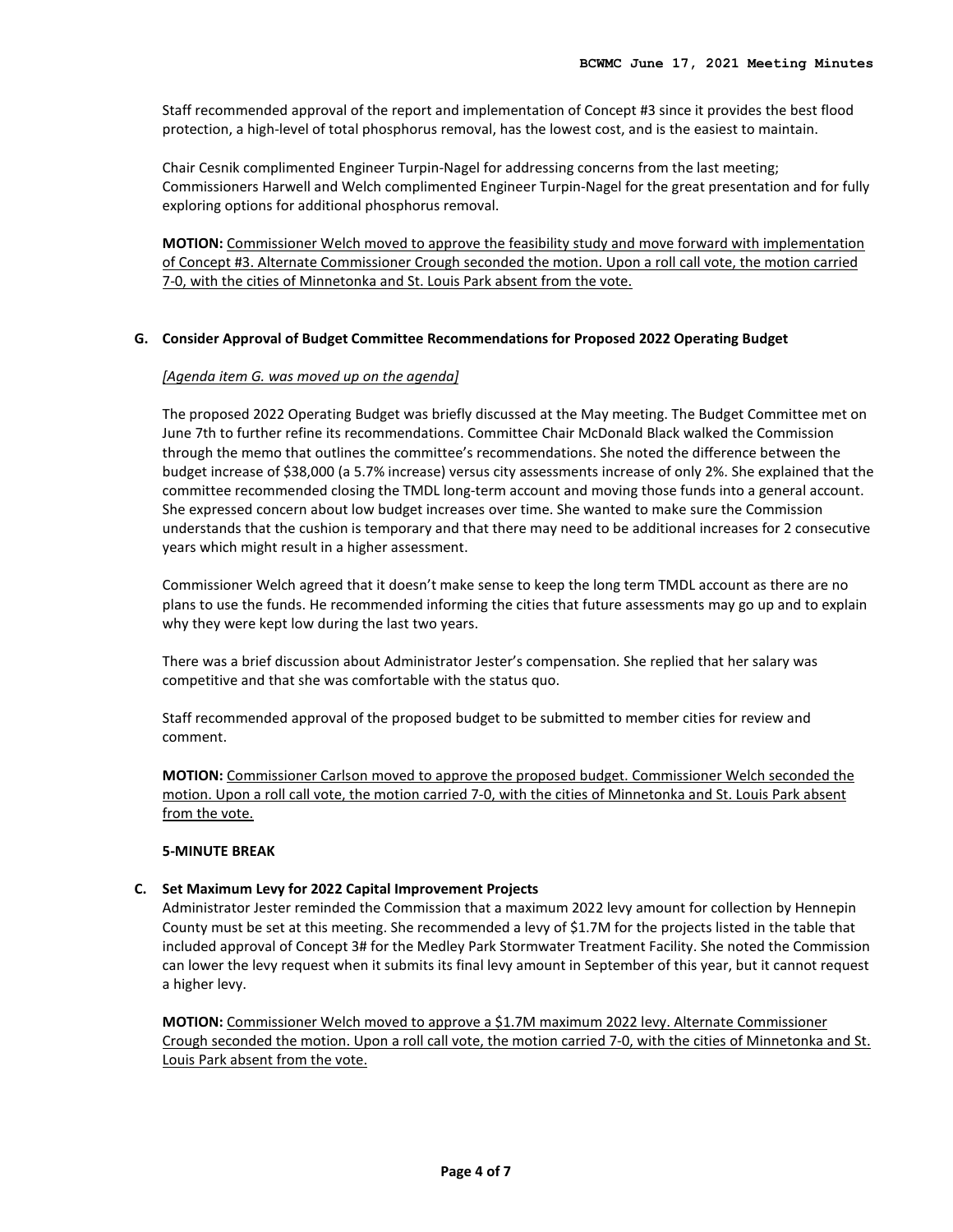#### **D. Consider Approval of Hollydale Development Project, Plymouth**

Commission Engineer Josh Phillips described the proposed project and noted the development is located within a floodplain, requires filling and grading and is in the Plymouth Creek subwatershed at the former Hollydale Golf Course. The project includes site demolition and construction of a 229 single-family home development including streets, house pads, utilities, and stormwater management resulting in 112 acres of land disturbance. The proposed project creates 34.7 acres of new and fully reconstructed impervious surfaces. The project increases floodplain storage, goes beyond BCWMC requirements for rate control, and meets BCWMC requirements for water quality primarily using stormwater reuse. This is a very large, 135-acre development project. The project includes stormwater reuse to meet the stormwater requirement which is unique. He also noted that while the project is within the BCWMC's jurisdiction, a small portion of the project site drains to the Elm Creek watershed.

Engineer Phillips noted that the scale of the project lead to lengthy comments from the Commission Engineer including one critical comment regarding floodplain impacts. It was noted that the applicant already reviewed the comments and a re-submittal was received yesterday. Although more time is needed to review the resubmittal, it is anticipated that developer will be able to address the comments. If additional concerns or other items are not addressed, this could be brought to a future meeting.

Commissioner Welch urged that the applicant's name be noted on the Commission review memo and that it would be nice to have a table with the lowest floor elevations included in the memo.

Ben Scharenbroich with the City of Plymouth reported that the wetland replacement approval was going to be considered at the upcoming Plymouth City Council meeting. Wetland banking credits would be bought from Plymouth's bank because they are proposing to fill one small wetland.

Commissioner Welch commented that he found the stormwater reuse interesting and wondered what would be watered and how sustainable the reuse system would be. Engineer Phillips replied that common spaces and outlots would be irrigated.

A discussion about the Commission Engineer's comments and expectations of homeowners to follow chloride management plan followed.

Commissioner Harwell expressed concern that the volume reduction and credits given may not be appropriate. Instead, BCWMC should be more concerned about treating more frequent storms. She also wasn't convinced that "C" soils will even need irrigation. She felt strongly that the project needs a more thorough review before she would feel comfortable approving it. She also mentioned the number of driveways would make chloride management an issue.

In response, Engineer Phillips described the stormwater reuse calculator used to calculate the water quality benefits.

Alternate Commissioner McDonald Black stated that this is a huge area in an already very developed watershed. She wants to make sure this opportunity isn't passed up to improve water quality. She wondered about taking a step back and collaborating with the city and developer to explore ways to make this a stronger project.

Commissioner Sicora said he's usually comfortable deferring to the city and the Commissioner Engineer to work through the details of the Operations and Maintenance Plan (O & M), but he's less comfortable with this one due to the magnitude of the project.

#### [Erick Francis joined meeting]

Jake Walesch with Gonyea Homes, mentioned that although large rains happen less frequently, these can be most impactful and that the projects goes well beyond the required reductions. The water reuse would be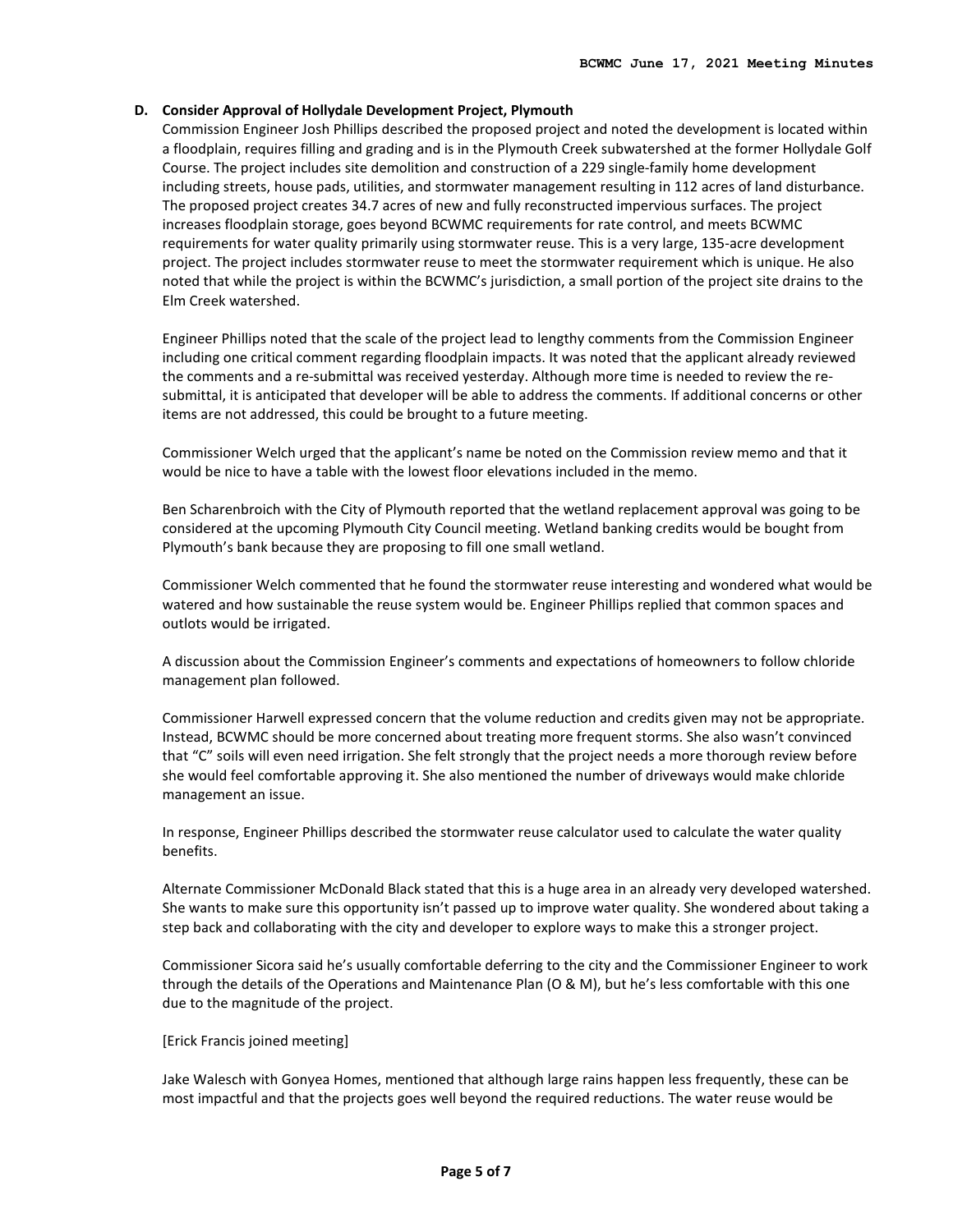maintained by the HOA through the agreement with the city. The irrigation system is *the* system that would be used by homeowners as well.

Commissioner Welch asked about the timeline and Plymouth TAC member Chris LaBounty replied the city council will be reviewing this on Tuesday. The council needs to act on preliminary platting by July 13<sup>th</sup>. Mr. LaBounty added that density decreased from the original EAW to add conservation easements. He would be happy to meet to discuss opportunities with the Commission and the developer.

Attorney Anderson asked when the application was received to determine whether the Commission needed to act on this immediately.

Commissioner Harwell stated that many items hadn't been fully fleshed out. She's concerned about irrigating with chloride-laden water. She also pointed out that the reuse model was developed by Barr, so they won't question their own modeling.

Engineer Phillips added that the application was received on May 6, 2021. The Commission has 60 days to respond with approval or send initial comments to the developer to bring back an amended plan.

Attorney Anderson clarified that within the first 60 days, the Commission must approve, deny, or extend the review period in writing. The Commission only has discretion to say whether or not it meets requirements.

**MOTION:** Commissioner Welch moved to extend the review period for Hollydale Development by 60 days to allow for further analysis and to address Commissioners' questions. Commissioner Carlson seconded the motion. Upon a roll call vote, the motion carried 6-0, with the cities of Minnetonka and St. Louis Park absent from the vote and New Hope abstaining.

#### **E. Consider Approval of Bryn Mawr Design Agreement with Minneapolis Park and Rec Board and City of Minneapolis**

This project will be constructed in conjunction with the redevelopment of the Bryn Mawr Meadows Park by MRPB. The feasibility study for this project was approved January 2019 and includes components on parkland and within City of Minneapolis rights-of-way. The Commission Engineer is slated to design the CIP project, in close coordination with MRPB park design consultants. The agreement lays out roles and responsibilities regarding the design phase of this project among the Commission, MPRB, and the city of Minneapolis. It was discussed and negotiated over several months among all parties' staff and legal counsel. Input was also gathered from Commissioner Welch. This agreement is also being considered by the MPRB Board of Commissioners and the Minneapolis City Council this month.

**MOTION:** Commissioner Welch moved to approve the Bryn Mawr Design Agreement with Minneapolis Park and Recreation Board and City of Minneapolis. Commissioner Harwell seconded the motion. Upon a roll call vote, the motion carried 7-0, with the cities of Minnetonka and St. Louis Park absent from the vote.

#### **4E. Approval of Proposal for Bryn Mawr Meadows Water Quality Improvement Project Design by Commission Engineer Conditioned on Fully Executed Bryn Mawr Design Agreement**

Commissioner Welch pulled the item from the consent agenda because he was looking for a brief summary of what changed from the previous version. Engineer Chandler explained that there is only one assumption left due to conversations with the Park Board staff and their design consultants. In addition, another review step was added to align with the provisions in the agreement, the construction observation time was reduced, more refinement was made in the environmental review, and some changes were made to the schedule.

**MOTION:** Commissioner Welch moved to approve the proposal. Commissioner Harwell seconded the motion. Upon a roll call vote, the motion carried 7-0, with the cities of Minnetonka and St. Louis Park absent from the vote.